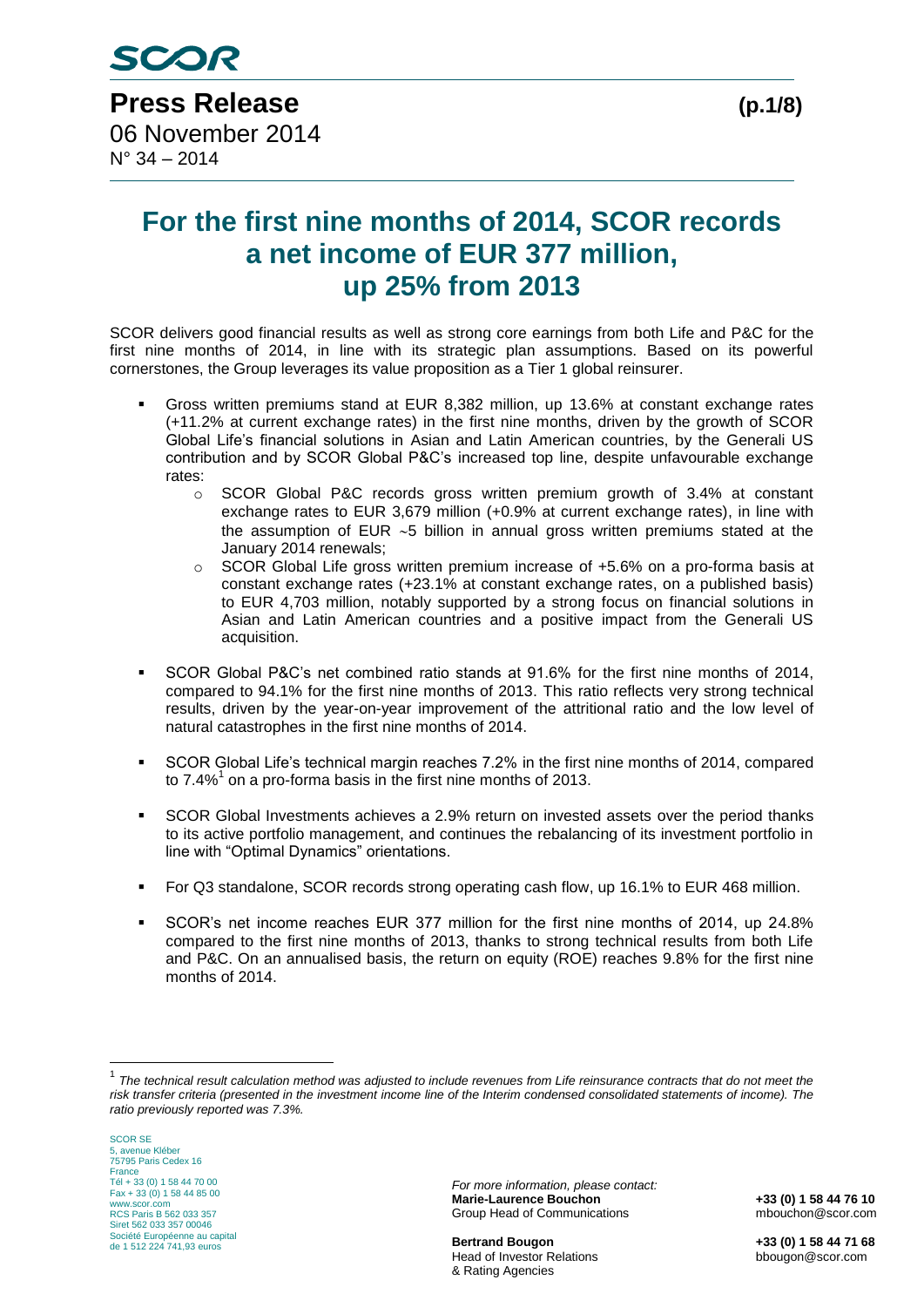

 $N^{\circ}$  34 – 2014

- SCOR books a record shareholders' equity position of EUR 5.5 billion, with book value per share at EUR 29.36 at 30 September 2014 (versus EUR 26.64 at 31 December 2013), after distribution of EUR 243 million in cash dividends.
- SCOR's financial leverage stands at 20.0% at 30 September 2014, decreasing by 1.2 pts compared to 31 December 2013 and below the 25% ceiling defined in "Optimal Dynamics". The Group successfully issued EUR 250 million and CHF 125 million perpetual subordinated debt, which will be settled and accounted for in Q4 2014.
- The Group continues its cost control policy and optimizes its resources with a cost ratio of 4.9% for the first nine months, in line with "Optimal Dynamics" assumptions.

#### **YTD QTD** *In EUR millions (rounded, at current exchange rates)* **9 months 2014 9 months 2013 Variation Q3 2014 Q3 2013 Variation (unaudited) (unaudited / published) (unaudited) (unaudited / published)** Gross written Pross written<br>premiums  $8,382$  7,539 11.2% (13.6% at constant FX) 2,955 2,555 15.7% (15.7% at constant FX) Group cost ratio  $(4.9\% + 5.0\% + 0.1)$  pts  $(4.7\% + 4.9\% + 0.1)$  pts Net return on invested<br>assets  $\frac{1}{2}$  assets 2.9% 2.7% 0.2 pts 2.9% 3.1% -0.2 pts Annualized ROE 9.8% 8.5% 1.3 pts 9.5% 9.9% -0.4 pts Net income<sup>1</sup> 377 302 24.8% 121 113 7.1% Shareholders' equity | 5,501 4,813 14.3% | 5,501 4,813 14.3% P&C Combined ratio 91.6% 94.1% -2.5 pts 92.8% 93.7% -0.9 pts Life technical margin  $\vert$  7.2%  $7.4\%$ <sup>2</sup> -0.2 pts 7.2% 7.2% 0.0 pts

### **SCOR Group 2014 YTD and Q3 standalone key financial details:**

*(1) Consolidated net income, Group share (2) The technical result calculation method was adjusted to include revenues from Life reinsurance contracts that do not meet the risk transfer criteria (presented in the investment income line of the Interim condensed consolidated statements of income). The ratio previously reported was 7.3%.*

The Group's annual Investors' Day held in September confirmed that SCOR is firmly on track with the implementation of its "Optimal Dynamics" plan, which has been in place for just over a year. Despite the numerous headwinds faced by the industry, SCOR's business model has demonstrated its robustness and enabled the Group to confirm its strategic targets focused on profitability and solvency, as well as its consistent dividend policy.

SCOR's risk profile, strong solvency and high profitability have once again been recognised by Fitch, which raised the outlook on SCOR's "A+" rating to positive on 20 August. A.M. Best and S&P have recently confirmed their ratings for SCOR, S&P having upgraded the Group's "capital and earnings" score from "strong" to "very strong" and its "liquidity" score from "strong" to "exceptional".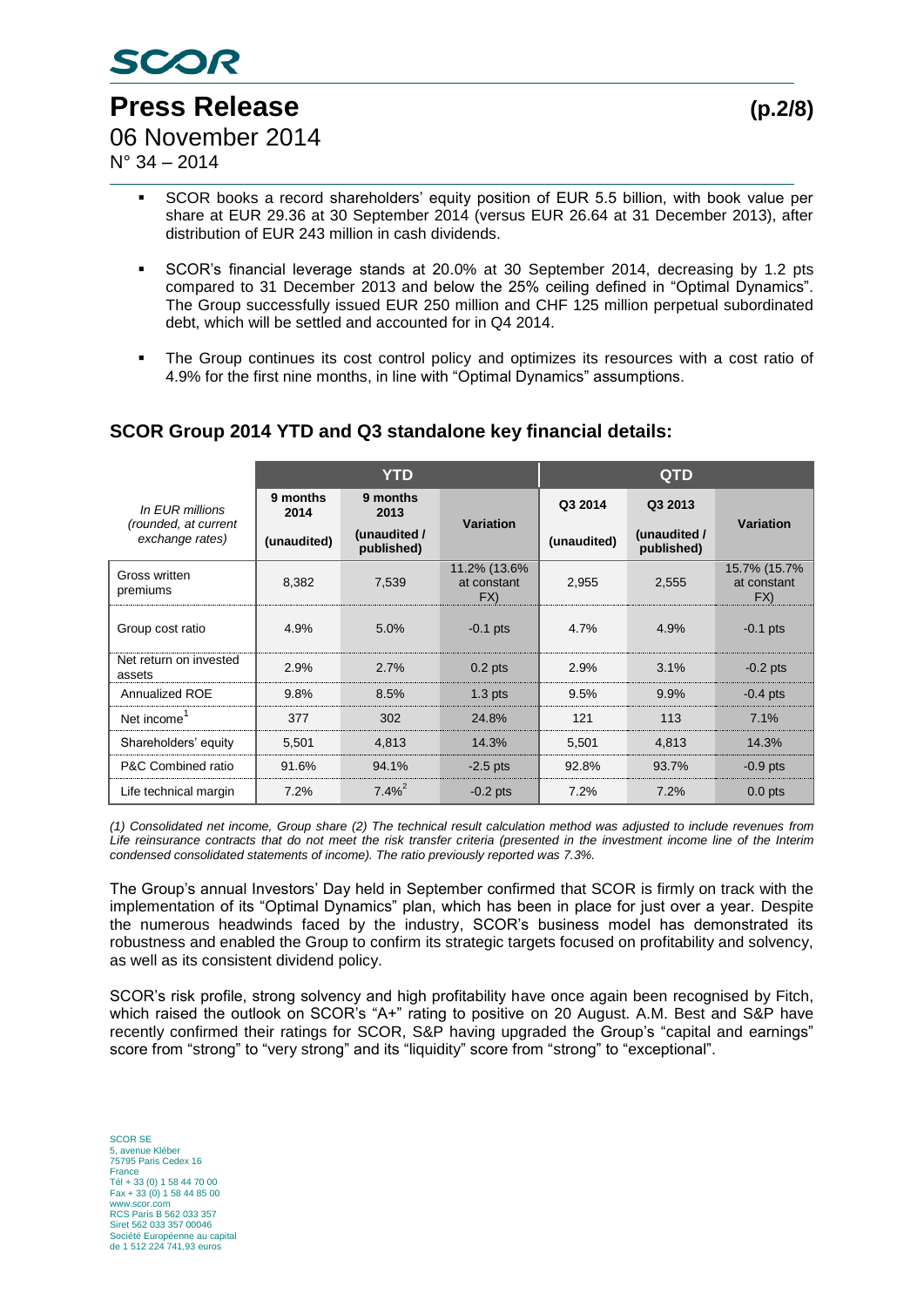

In line with its strategic target to optimize the financial structure of the Group, SCOR has successfully placed two perpetual subordinated debt issues of EUR 250 million and CHF 125 million<sup>2</sup>, with coupons set at 3.875% and 3.375% respectively, thereby demonstrating SCOR's strong capital market access and financial flexibility.

According to its strategic assumptions, SCOR is expanding its business in emerging markets by developing a local presence and appropriate added-value solutions for its clients. In this regard SCOR launched a local entity in Brazil in September, with SCOR Brasil Re offering Life and P&C solutions to its Brazilian clients.

**Denis Kessler, Chairman & Chief Executive Officer of SCOR, comments:** "*As stated at the Investors' Day in September, SCOR's business model fits with today's competitive environment, enabling the Group to deliver a strong financial performance. SCOR's leading position as a Tier 1* reinsurer has been recognised by both the industry and the rating agencies, which have *acknowledged the pertinence of our strategy and the robustness of our financial profile. SCOR is now actively preparing its renewal campaign in January, whilst fully respecting its technical profitability target."*

> **\* \* \***

**In the first nine months 2014, SCOR Global P&C delivers excellent technical profitability, with a net combined ratio of 91.6%**

*SCOR Global P&C key figures:*

|                                         |                  | YTD                        |                                  | <b>QTD</b>  |                            |                                  |  |
|-----------------------------------------|------------------|----------------------------|----------------------------------|-------------|----------------------------|----------------------------------|--|
| In EUR millions                         | 9 months<br>2014 | 9 months<br>2013           |                                  | Q3 2014     | Q3 2013                    | Variation                        |  |
| (rounded, at current<br>exchange rates) | (unaudited)      | (unaudited /<br>published) | <b>Variation</b>                 | (unaudited) | (unaudited /<br>published) |                                  |  |
| Gross written<br>premiums               | 3.679            | 3.647                      | $0.9\%$ (3.4% at<br>constant FX) | 1.279       | 1.269                      | $0.8\%$ (0.9% at<br>constant FX) |  |
| Combined ratio                          | 91.6%            | 94.1%                      | $-2.5$ pts                       | 92.8%       | 93.7%                      | $-0.9$ pts                       |  |

SCOR Global P&C records gross written premium growth of +3.4% at constant exchange rates to EUR 3,679 million in the first nine months of 2014 (+0.9% at current exchange rates), with expected profitability at target.

SCOR Global P&C's excellent net combined ratio of 91.6% over the period is the result of:

a net attritional loss ratio of 57.2%, with a year-on-year improvement of 0.5 pts (improvement of 1.5 pts net of the reserve release conducted in the first nine months of 2013), in line with the strategic plan assumption;

2 See press releases of 25 September 2014 and 24 September 2014 respectively.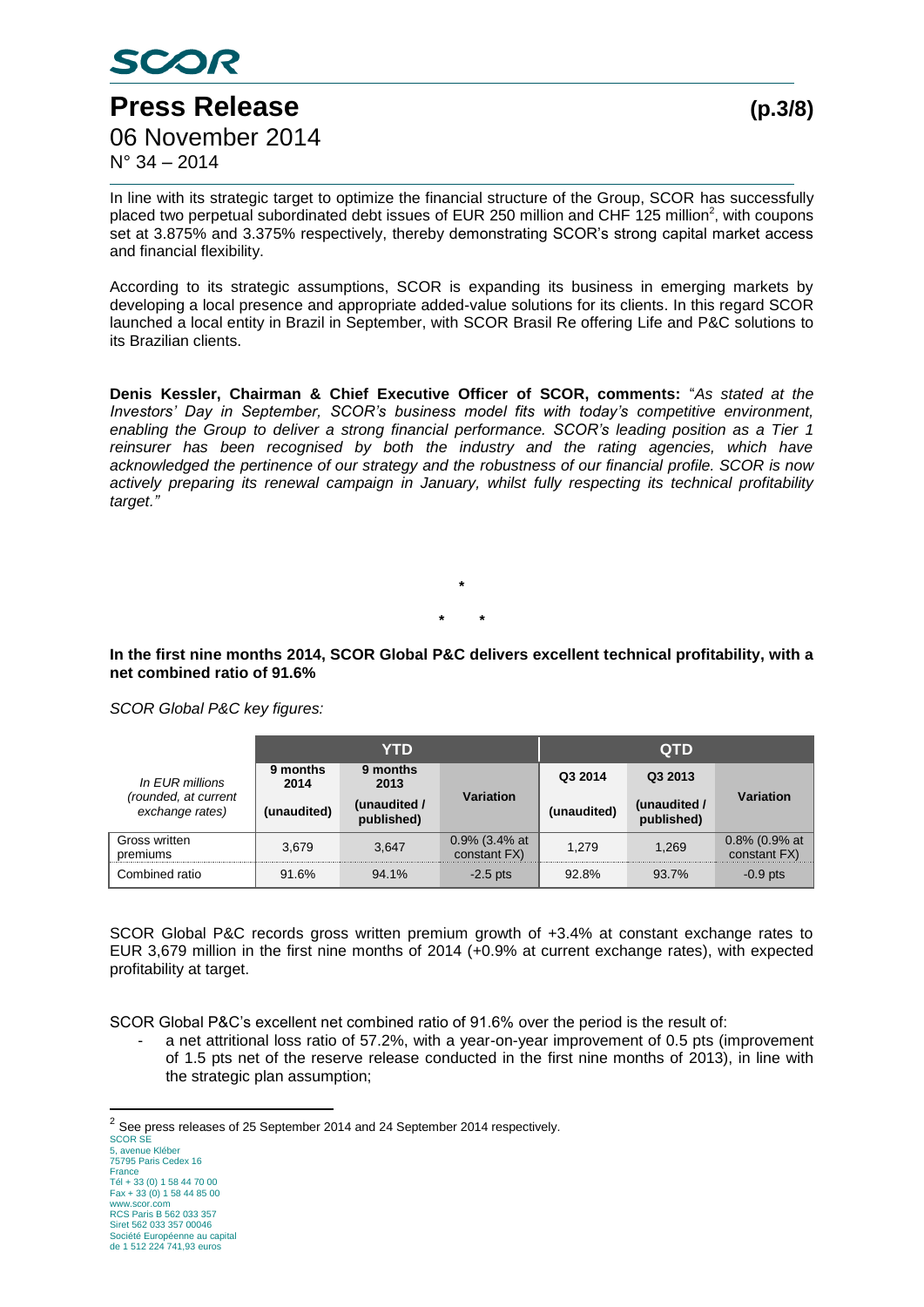

**Press Release (p.4/8)** 06 November 2014

N° 34 – 2014

- A low level of YTD nat cat losses of 3.9%, with Q3 mainly impacted by the revision of the estimates for the June European storm Ela, which accounts for EUR 27 million, and Hurricane Odile in September, which accounts for EUR 9 million (all net of retro, pre-tax).

SCOR Global P&C's forecast for the full year 2014 remains in line with the assumption of ~EUR 5 billion in gross written premiums, as stated after the January 2014 renewals.

#### **SCOR Global Life confirms a strong technical performance in Q3 2014**

*SCOR Global Life key figures:* 

|                                                         | YTD                             |                                                |                                                |                                  |                               |  |
|---------------------------------------------------------|---------------------------------|------------------------------------------------|------------------------------------------------|----------------------------------|-------------------------------|--|
| In EUR millions (rounded, at<br>current exchange rates) | 9 months<br>2014<br>(unaudited) | 9 months<br>2013<br>(unaudited /<br>published) | 9 months<br>2013<br>(unaudited /<br>pro-forma) | Variation<br><b>Published</b>    | Variation<br>Pro-forma        |  |
| Gross written premiums                                  | 4.703                           | 3.892                                          | 4.537                                          | 20.8% (23.1%)<br>at constant FX) | 3.7% (5.6% at<br>constant FX) |  |
| Life technical margin                                   | 7.2%                            | $7.4\%$ <sup>1</sup>                           | $7.4^{1}%$                                     | $-0.2$ pts                       | $-0.2$ pts                    |  |

|                              | <b>QTD</b>         |                            |                            |                                     |                                    |  |
|------------------------------|--------------------|----------------------------|----------------------------|-------------------------------------|------------------------------------|--|
| In EUR millions (rounded, at | Q3 2014<br>Q3 2013 |                            | Q3 2013                    | Variation                           | <b>Variation</b>                   |  |
| current exchange rates)      | (unaudited)        | (unaudited /<br>published) | (unaudited /<br>pro-forma) | <b>Published</b>                    | Pro-forma                          |  |
| Gross written premiums       | 1.676              | 1.286                      | 1.501                      | 30.3% (30.2%)<br>at constant<br>FX) | 11.7% (11.6%<br>at constant<br>FX) |  |
| Life technical margin        | 7.2%               | 7.2%                       | 7.3%                       | $0.0$ pts                           | $-0.1$ pts                         |  |

*(1) The technical result calculation method was adjusted to include revenues from Life reinsurance contracts that do not meet the risk transfer criteria (presented in the investment income line of the Interim condensed consolidated statements of income). The ratio previously reported was 7.3%.*

SCOR Global Life gross written premiums stand at EUR 4,703 million in the first nine months of 2014, representing growth of 5.6% at constant exchange rates, compared to the same period in 2013 on a pro-forma basis. On a published basis, gross written premiums are up 23.1% at constant exchange rates over the period (+20.8% at current exchange rates).

On a Q3 standalone basis, gross written premiums increase by 11.6% at constant exchange rates compared to Q3 2013 on a pro-forma basis, largely driven by financial solutions products supporting our client growth in both Asia and Latin America.

For the first nine months, SCOR Global Life records robust business flow across all markets, with increased resource deployment to support franchise footprint expansion. The new business written in the period shows profitability at or above the return target of 1,000 bps over the risk-free rate.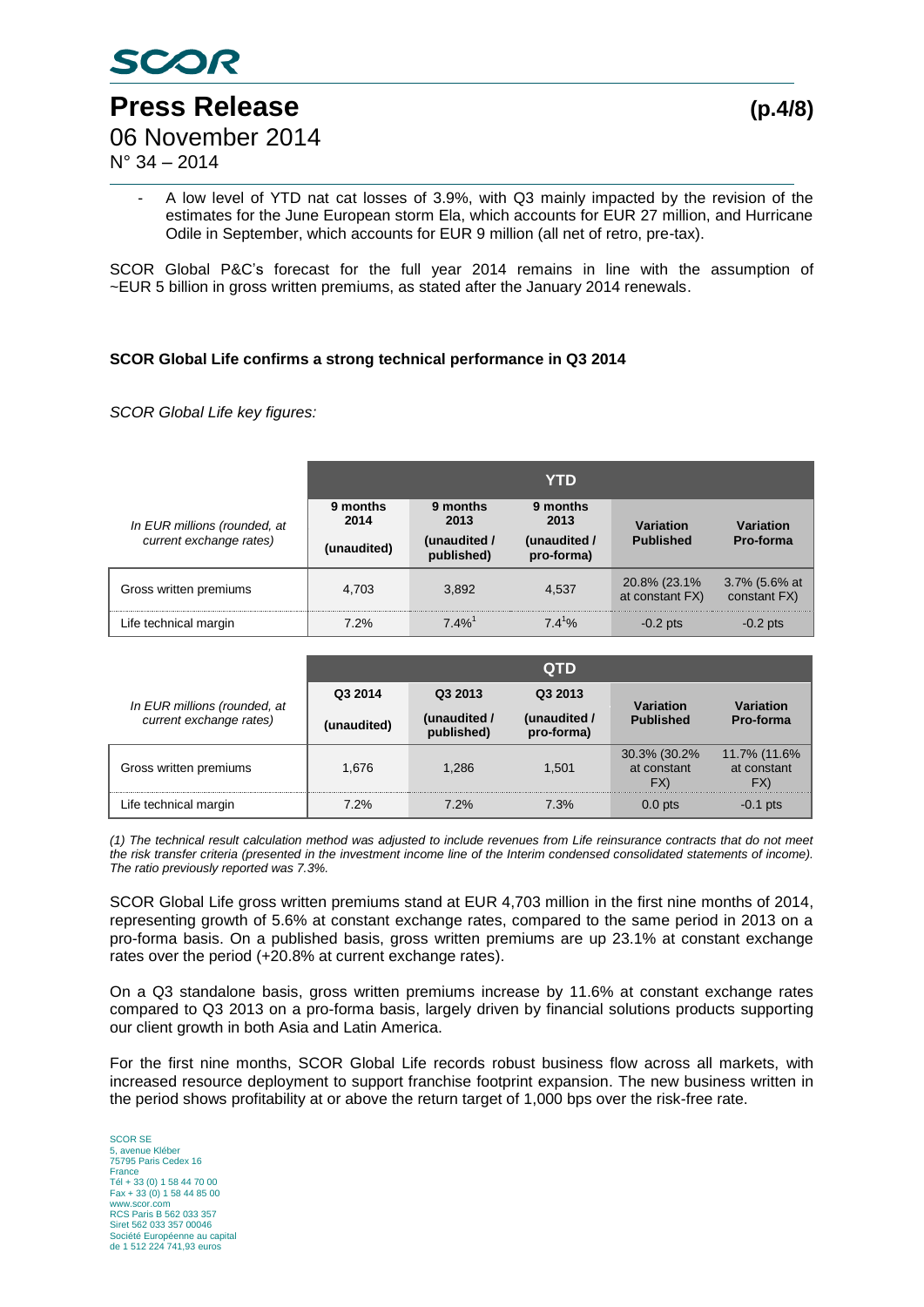This robust commercial activity, combined with a performance by the in-force book that is globally in line with expectations, translates into a strong technical margin of 7.2% for the first nine months of 2014.

#### **SCOR Global Investments delivers a return on invested assets of 2.9%**

*SCOR Global Investments key figures:*

|                                                          | <b>YTD</b>       |                            |           | <b>QTD</b>  |                            |            |
|----------------------------------------------------------|------------------|----------------------------|-----------|-------------|----------------------------|------------|
|                                                          | 9 months<br>2014 | 9 months<br>2013           |           | Q3 2014     | Q3 2013                    |            |
| In EUR millions (rounded, at<br>current exchange rates)  | (unaudited)      | (unaudited /<br>published) | Variation | (unaudited) | (unaudited /<br>published) | Variation  |
| <b>Total investments</b>                                 | 23.824           | 22,111                     | 7.7%      | 23.824      | 22,111                     | 7.7%       |
| of which total invested<br>$\bullet$<br>assets           | 15.460           | 14.014                     | 10.3%     | 15.460      | 14.014                     | 10.3%      |
| of which total funds<br>$\bullet$<br>withheld by cedants | 8.364            | 8.097                      | 3.3%      | 8.364       | 8.097                      | 3.3%       |
| Return on investments <sup>2</sup>                       | 2.5%             | 2.4%                       | $0.1$ pts | 2.5%        | 2.9%                       | $-0.4$ pts |
| Return on invested assets <sup>3</sup>                   | 2.9%             | 2.7%                       | $0.2$ pts | 2.9%        | 3.1%                       | $-0.2$ pts |

 $1$  Restated for third party insurance business investments managed by SCOR Global Investments.

<sup>2</sup> Annualised, including interest on deposits (i.e. interest on funds withheld).

<sup>3</sup> Annualised, excluding interest on deposits (i.e. interest on funds withheld).

In a slightly improved economic and financial context, SCOR Global Investments continues its policy of progressively reducing its liquidity in the third quarter 2014 while selectively increasing the duration of the fixed income portfolio, in line with "Optimal Dynamics".

Cash and short-term investments represent 10% of assets at 30 September 2014 (excluding funds withheld by cedants), down one percentage point compared to 30 June 2014. The duration of the fixed income portfolio stands at 3.9 years (excluding cash) at 30 September 2014, compared to 3.8 years at 30 June 2013 and 3.2 years at 30 September 2013. This increase in duration is mainly on GBP and USD-denominated portfolios.

The quality of the fixed income portfolio has been maintained with a stable average rating of AA-. At 30 September 2014, expected cash flow on the fixed income portfolio over the next 24 months stands at EUR 5.3 billion (including cash and short-term investments), facilitating dynamic management of the reinvestment policy.

During the third quarter of 2014, invested assets generated a financial contribution of EUR 109 million. The active management policy employed by SCOR Global Investments has enabled the Group to record capital gains of EUR 37 million in the third quarter of 2014.

The return on invested assets stands at 2.9% for the first nine months of 2014. Taking account of funds withheld by cedants, the net rate of return on investments is 2.5% over the period.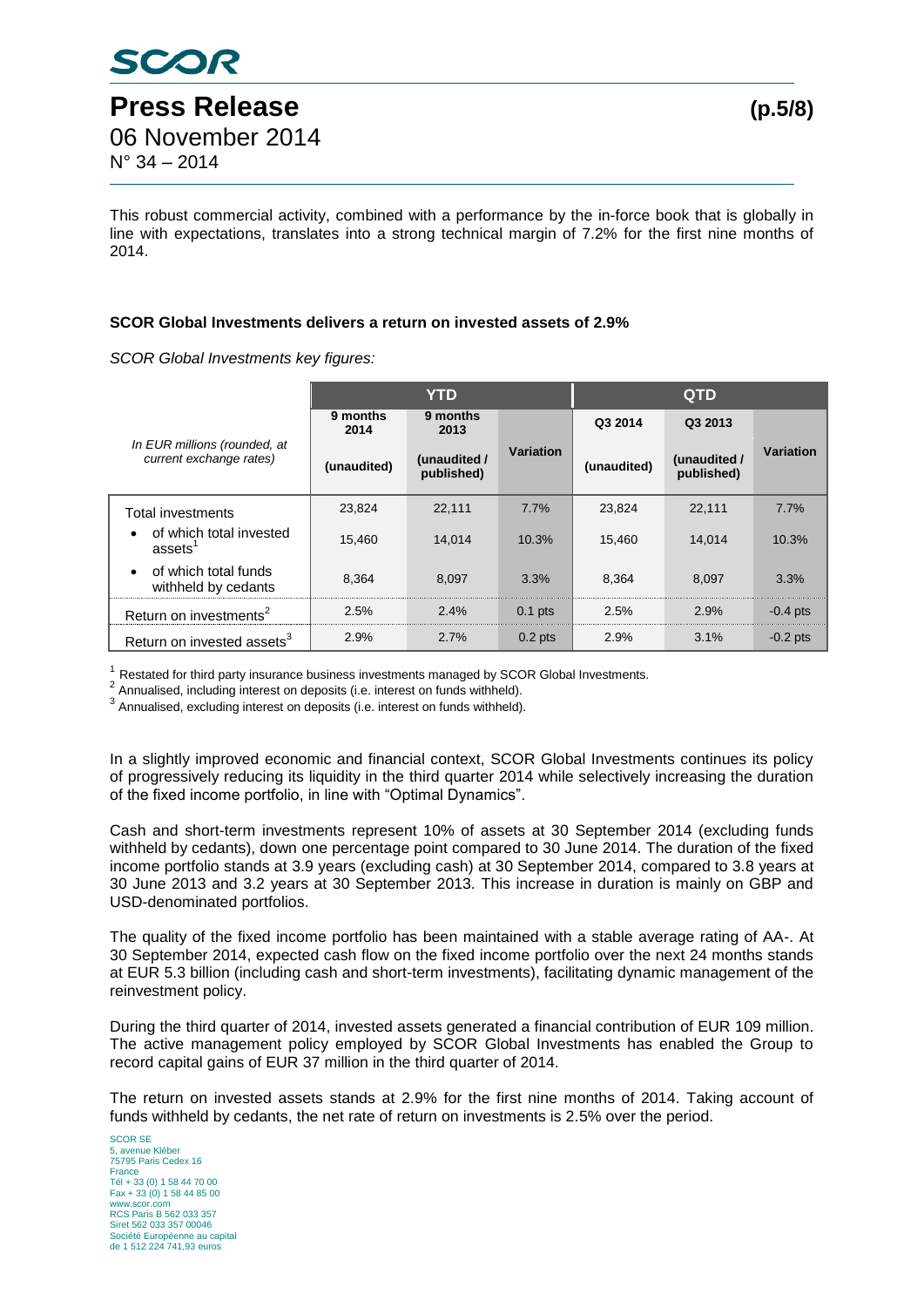

 $N^{\circ}$  34 – 2014

Invested assets (excluding funds withheld by cedants) stand at EUR 15,460 million at 30 September 2014, and are composed as follows: 8% cash, 78% fixed income (of which 2% are short-term investments), 3% loans, 3% equities, 5% real estate and 3% other investments. Total investments, including EUR 8,364 million of funds withheld, stand at EUR 23,824 million at 30 September 2014, compared to EUR 22,111 million at 30 September 2013.

> **\* \* \***

#### **Appointment within SCOR Global Life and the Group Executive Committee**

As part of the implementation of the "Optimal Dynamics" plan, Simon Pearson is promoted to the role of Deputy CEO of SCOR Global Life reporting to Paolo De Martin, CEO of SCOR Global Life. In his new role Simon succeeds Gilles Meyer and joins the SCOR Group Executive Committee with effect from 10 November 2014. Simon Pearson retains his current responsibility as Head of SCOR Global Life EMEAA.

**Denis Kessler, Chairman & Chief Executive Officer of SCOR, comments**: *"I would like to thank Gilles Meyer for his important contribution to the development of the Group since he joined SCOR back in 2006. He has played a key role in establishing SCOR Global Life as a prime Life reinsurer. I wish Simon Pearson every success in his new role within the Group's Executive Committee*."

*A British citizen, Simon Pearson is a qualified actuary. After leading Revios UK since 2004, Simon joined the Executive Committee of SCOR Global Life at its inception in November 2006. Following the acquisition of Transamerica Re in August 2011, he joined the new Executive Committee of SCOR Global Life, heading SGL markets in Europe, the Middle East, Africa and Asia-Pacific.* 

**\***

**\* \***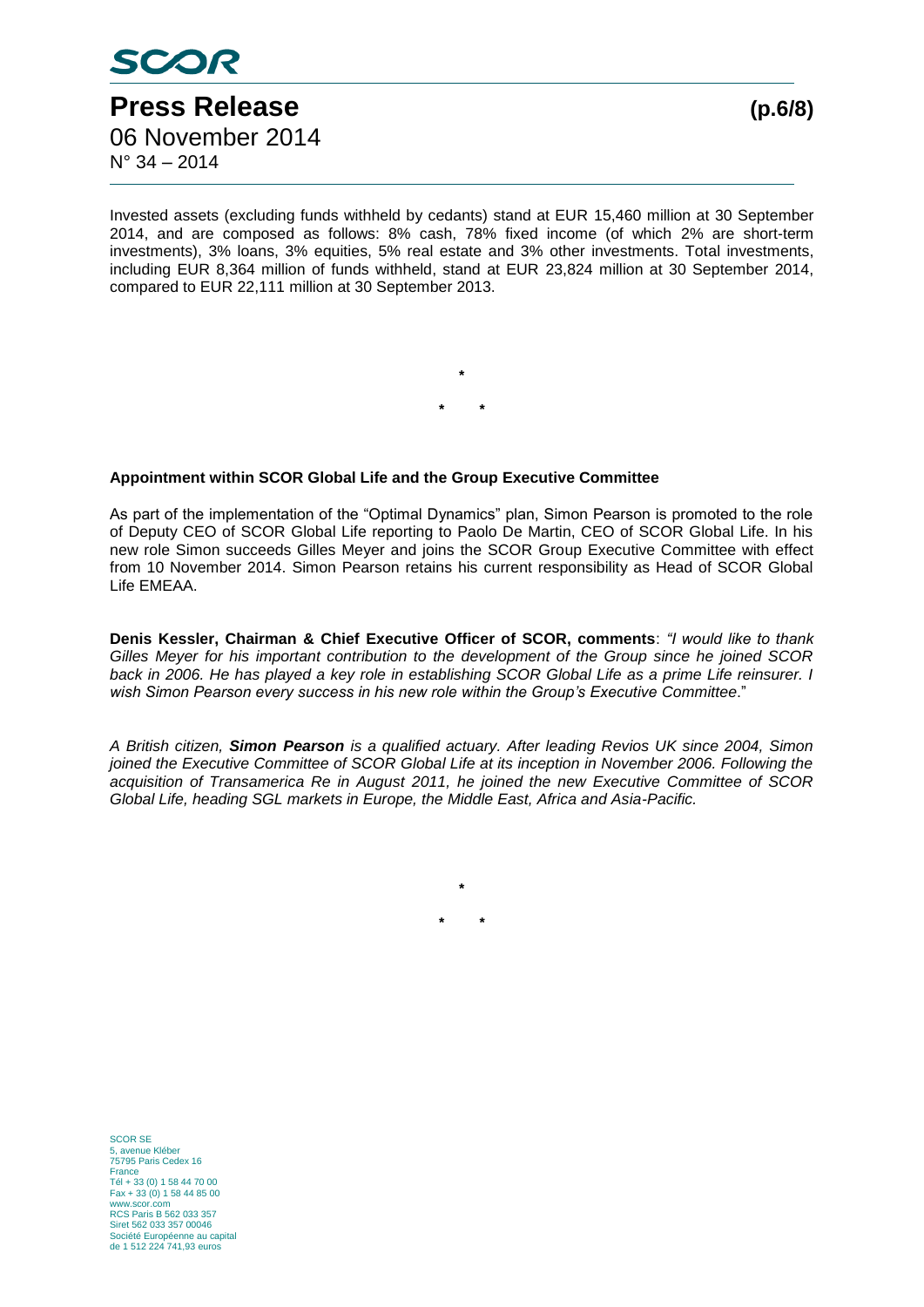# **Press Release (p.7/8)**

06 November 2014

N° 34 – 2014

### **P&L Key figures Q3 2014 YTD and QTD (in EUR millions, at current exchange rates)**

|                                  | <b>YTD</b>       |                            |                  | <b>QTD</b>  |                            |                  |  |
|----------------------------------|------------------|----------------------------|------------------|-------------|----------------------------|------------------|--|
|                                  | 9 months<br>2014 | 9 months<br>2013           |                  | Q3 2014     | Q3 2013                    |                  |  |
|                                  | (unaudited)      | (unaudited /<br>published) | <b>Variation</b> | (unaudited) | (unaudited /<br>published) | <b>Variation</b> |  |
| <b>Gross written premiums</b>    | 8,382            | 7,539                      | 11.2%            | 2,955       | 2,555                      | 15.7%            |  |
| - P&C gross written<br>premiums  | 3,679            | 3,647                      | 0.9%             | 1,279       | 1,269                      | 0.8%             |  |
| - Life gross written<br>premiums | 4,703            | 3,892                      | 20.8%            | 1,676       | 1,286                      | 30.3%            |  |
| Net investment income            | 421              | 383                        | 9.9%             | 140         | 151                        | $-7.3%$          |  |
| <b>Operating results</b>         | 594              | 454                        | 30.8%            | 191         | 159                        | 20.1%            |  |
| Net income <sup>1</sup>          | 377              | 302                        | 24.8%            | 121         | 113                        | 7.1%             |  |
| Earnings per share<br>(EUR)      | 2.03             | 1.63                       | 24.2%            | 0.65        | 0.61                       | 6.4%             |  |
| Operating cash flow              | $470^2$          | 722                        | $-34.9%$         | 468         | 403                        | 16.1%            |  |

*(1) Consolidated net income, Group share; (2) First nine months of 2014 operating cash flow has been impacted by several non-recurring items occurred in H1 including anticipated Generali US acquisition payments, the Mediterráneo Vida financing commission and timing differences on P&C Cat payments and retro recoveries. Normalized operating cash flow for the first nine months of 2014 stands at approximately EUR 770 million.*

#### **P&L Key ratios Q3 2014 YTD and QTD**

|                                          | <b>YTD</b>       |                            |                    | <b>QTD</b>  |                            |            |  |
|------------------------------------------|------------------|----------------------------|--------------------|-------------|----------------------------|------------|--|
|                                          | 9 months<br>2014 | 9 months<br>2013           |                    | Q3 2014     | Q3 2013                    |            |  |
|                                          | (unaudited)      | (unaudited /<br>published) | Variation          | (unaudited) | (unaudited /<br>published) | Variation  |  |
| Return on investments <sup>1</sup>       | 2.5%             | 2.4%                       | $0.1$ pts          | 2.5%        | 2.9%                       | $-0.4$ pts |  |
| Return on invested assets <sup>1,2</sup> | 2.9%             | 2.7%                       | $0.2$ pts          | 2.9%        | 3.1%                       | $-0.2$ pts |  |
| P&C net combined ratio <sup>3</sup>      | 91.6%            | 94.1%                      | $-2.5$ pts         | 92.8%       | 93.7%                      | $-0.9$ pts |  |
| Life technical margin <sup>4</sup>       | 7.2%             | $7.4\%$ <sup>7</sup>       | $-0.2$ pts         | 7.2%        | 7.2%                       | $0.0$ pts  |  |
| Group cost ratio <sup>5</sup>            | 4.9%             | 5.0%                       | $-0.1$ pts         | 4.7%        | 4.9%                       | $-0.1$ pts |  |
| Return on equity (ROE) <sup>6</sup>      | 9.8%             | 8.5%                       | 1.3 <sub>pts</sub> | 9.5%        | 9.9%                       | $-0.4$ pts |  |

*1: Annualised; 2: Excluding funds withheld by cedants; 3: The combined ratio is the sum of the total claims, the total commissions and the total P&C management expenses, divided by the net earned premiums of SCOR Global P&C; 4: The technical margin for SCOR Global Life is the technical result divided by the net earned premiums of SCOR Global Life; 5: The cost ratio is the total management expenses divided by the gross written premiums; 6: Annualised; 7: The technical result calculation method was adjusted to include revenues from Life reinsurance contracts that do not meet the risk transfer criteria (presented in the investment income line of the Interim condensed consolidated statements of income). The ratio previously reported was 7.3%.*